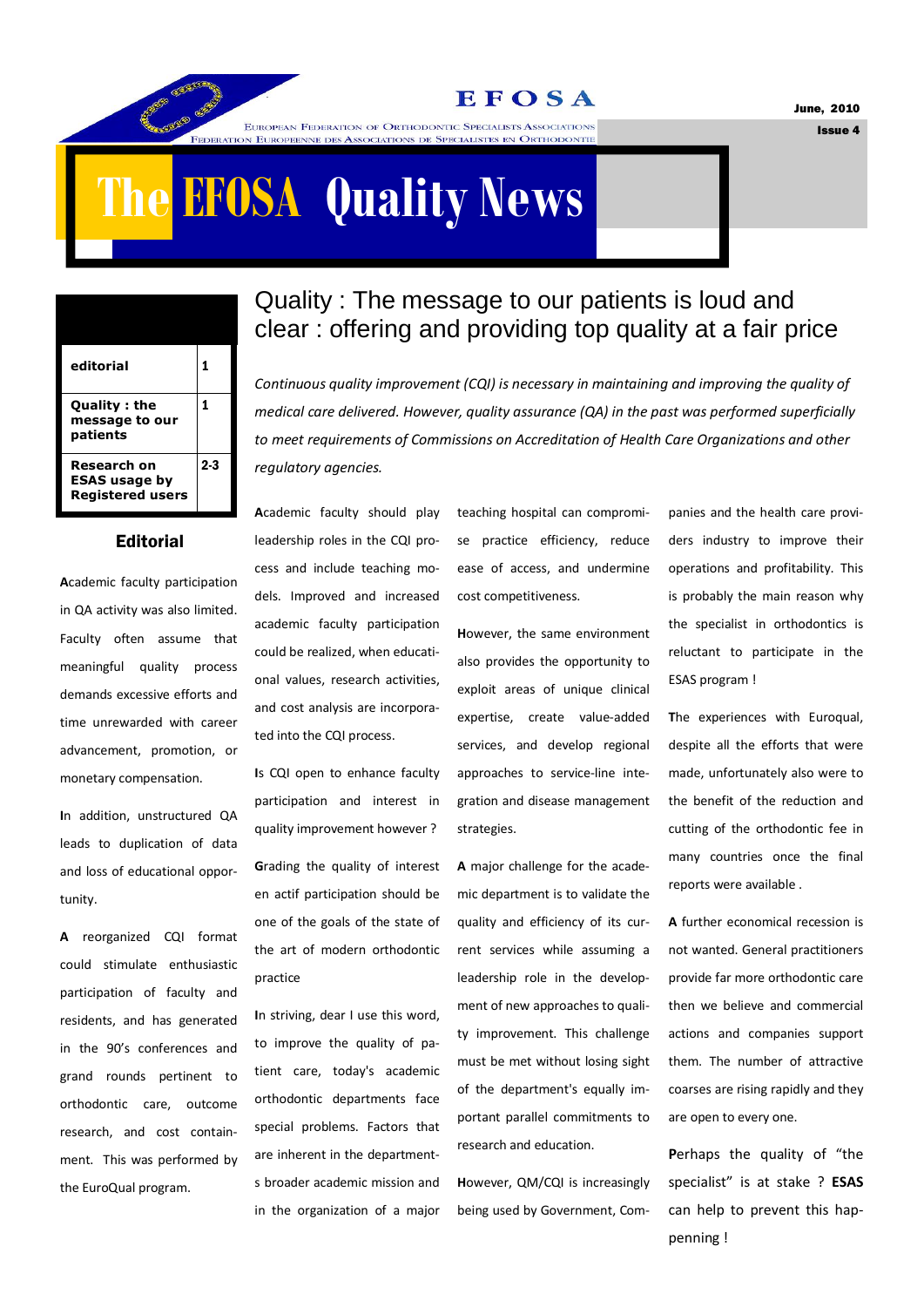#### **Interim editor: Bart Vande Vannet**

The EFOSA Council: Lars Medin, President Alexandros Kokkas, Vice-President Frank de Winter, Secretary Claude Bourdillat-Mikol, Treasurer Milan Kaminek, Member Rainer-Reginald Miethke, EOS co-opted Member

## EFOSA: www.efosa.eu ESAS: www.esas.nu

|           |                 | population<br>(milllion inha- per 100000 inha- per 100000 inha-<br>bitants) | bitants | % registered ES-<br>% orthodontists AS orthodontists<br>bitants |
|-----------|-----------------|-----------------------------------------------------------------------------|---------|-----------------------------------------------------------------|
| (SE)      | Sweden          | 9                                                                           | 2,7     | 0,36                                                            |
| (NL)      | The Netherlands | 16,3                                                                        | 1,5     | 0,18                                                            |
| (AT)      | Austria         | 8,3                                                                         | 0,7     | 0,04                                                            |
| (IE)      | Ireland         | 4,3                                                                         | 2,7     | 0,14                                                            |
| (LU)      | Luxemburg       | 0,5                                                                         | 4,0     | 0,20                                                            |
| (DK)      | Denemark        | 5,4                                                                         | 2,7     | 0,13                                                            |
| (BE)      | Belgium         | 10,6                                                                        | 3,8     | 0,17                                                            |
| TK        | Turkye          | 76,8                                                                        | 0,8     | 0,03                                                            |
| <b>NW</b> | Norway          | 4,7                                                                         | 5,7     | 0,17                                                            |
| (IT)      | Italy           | 59,1                                                                        | 0,9     | 0,02                                                            |
| (SK)      | Slowak Rep.     | 5,4                                                                         | 3,7     | 0,09                                                            |
| (EL)      | Greece          | 11,2                                                                        | 2,5     | 0,05                                                            |
| (EE)      | Estonia         | 1,3                                                                         | 4,0     | 0,08                                                            |
| (FI)      | Finland         | 5,3                                                                         | 3,1     | 0,06                                                            |
| (UK)      | United Kingdom  | 60,9                                                                        | 3,1     | 0,04                                                            |
| (ES)      | Spain           | 44,5                                                                        | 1,1     | 0,01                                                            |
| (CZ)      | Czech Rep.      | 10,3                                                                        | 3,1     | 0,04                                                            |
| (DE)      | Germany         | 82,3                                                                        | 2,6     | 0,03                                                            |

#### Table 1

|                             | Number of times mentioned as used for ESAS |             |            |  |  |  |  |  |
|-----------------------------|--------------------------------------------|-------------|------------|--|--|--|--|--|
| <b>Treatment Process</b>    | 4                                          | <b>TP</b>   | 22%        |  |  |  |  |  |
| <b>Treatment Outcome</b>    | 5                                          | ΤO          | <b>28%</b> |  |  |  |  |  |
| <b>Patient Satisfaction</b> | 6                                          | <b>PS</b>   | 33%        |  |  |  |  |  |
|                             | 3                                          | <b>PAR</b>  | 17%        |  |  |  |  |  |
|                             | 3                                          | <b>IOTN</b> | 17%        |  |  |  |  |  |
|                             | 3                                          | ICON        | 17%        |  |  |  |  |  |

### Table 2

*ESAS may not be not known, but certainly still is in an early developing stage. Statistics from these small numbers are hardly indicative. Much more promotion is needed to help ESAS reach a state for useful comparison. Since ESAS offers a special section for postgraduate students too, teaching institutions should participate and make ESAS a standard for future orthodontists.*

**T**he tabel to the left shows the number of orthodontists (source EFOSA) per 100.000 inhabitants and the percentage of the ESAS registered orthodontists per 100.000 inhabitants.

**T**he table on the next page shows the top 5 of the registered users varies from 5% of registered uses in Luxemburg to 13 % registered users in Sweden.

ESAS is mainly used for PS, on second place TO and in third place TP.

**H**owever the number of completed patients shows a large variability. In the UK there are relative less users (1.3.%) but they are very active. The Netherlands combine a high percentage of registered users (12.5%) with a high activity. Belgium shows a reasenable amount of registered users (4.5% within the top10) who are very active (within top 5).

Luxemburg shows however that the degree of activity has to be relativated and that one user can give a wrong picture.

### **"TOP 5 of users"**

- **1. Sweden**
- **2. The Netherlands**
- **3. Austria**
- **4. Ireland**
- **5. Luxembourg**